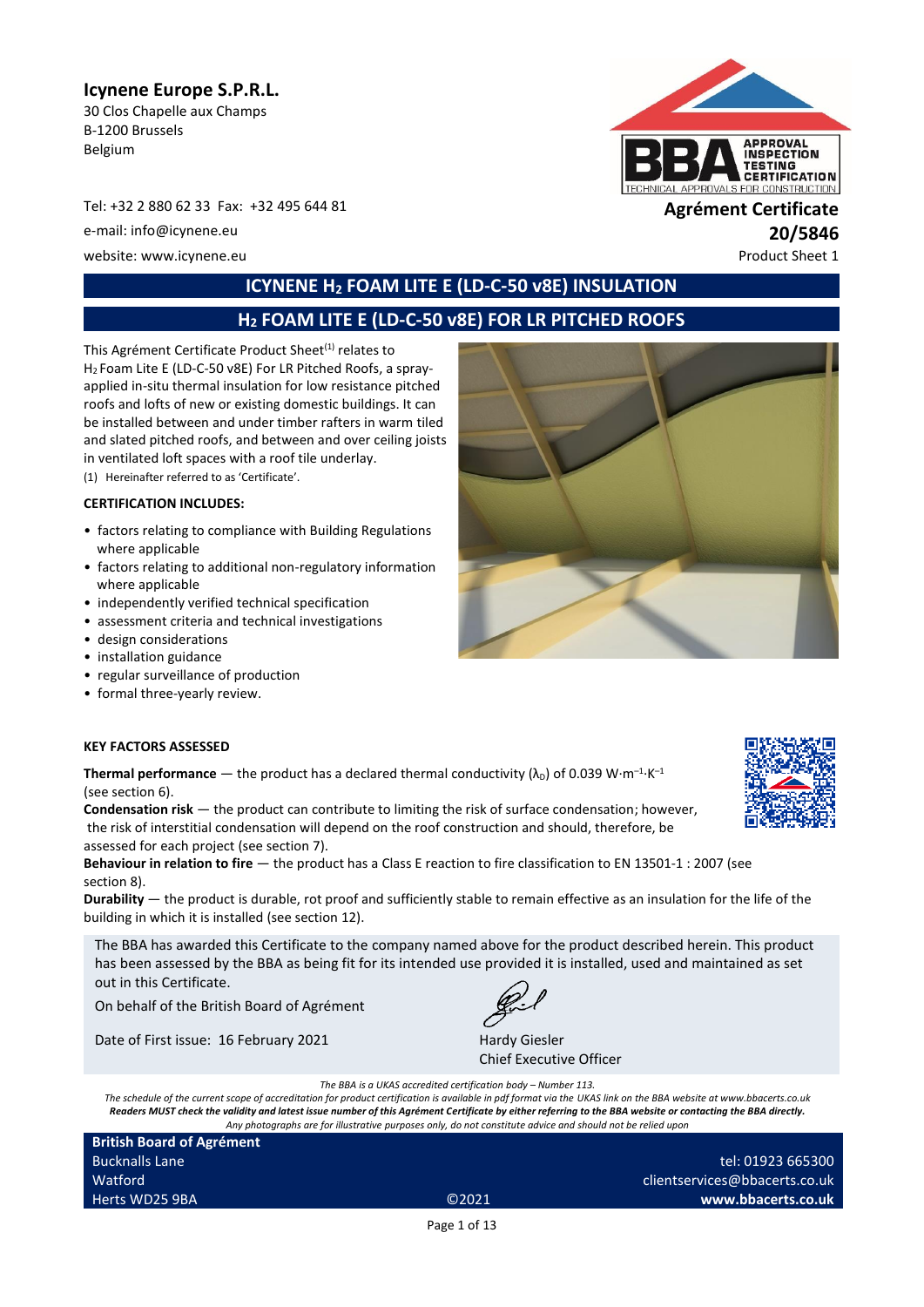# **Regulations**

In the opinion of the BBA, H<sup>2</sup> Foam Lite E (LD-C-50 v8E) For LR Pitched Roofs, if installed, used and maintained in accordance with this Certificate, can satisfy or contribute to satisfying the relevant requirements of the following Building Regulations (the presence of a UK map indicates that the subject is related to the Building Regulations in the region or regions of the UK depicted):

|                                                                            | The Building Regulations 2010 (England and Wales) (as amended) |                                                                                                                                                                                                                                                                                                                                                                                                                          |  |
|----------------------------------------------------------------------------|----------------------------------------------------------------|--------------------------------------------------------------------------------------------------------------------------------------------------------------------------------------------------------------------------------------------------------------------------------------------------------------------------------------------------------------------------------------------------------------------------|--|
| Requirement:<br>Comment:                                                   | C2(c)                                                          | <b>Resistance to moisture</b><br>The product can contribute to satisfying this Requirement. See sections 7.1 and 7.11 of<br>this Certificate.                                                                                                                                                                                                                                                                            |  |
| Requirement:<br>Comment:                                                   | L1(a)(i)                                                       | <b>Conservation of fuel and power</b><br>The product can contribute to satisfying this Requirement. See sections 6.1 and 6.2 of<br>this Certificate.                                                                                                                                                                                                                                                                     |  |
| <b>Regulation:</b><br>Comment:                                             | 7(1)                                                           | <b>Materials and workmanship</b><br>The product is acceptable. See section 12 and the Installation part of this Certificate.                                                                                                                                                                                                                                                                                             |  |
| <b>Regulation:</b>                                                         | 26                                                             | CO <sub>2</sub> emission rates for new buildings                                                                                                                                                                                                                                                                                                                                                                         |  |
| <b>Regulation:</b><br><b>Regulation:</b><br><b>Regulation:</b><br>Comment: | <b>26A</b><br><b>26A</b><br>26B                                | Fabric energy efficiency rates for new dwellings (applicable to England only)<br>Primary energy consumption rates for new buildings (applicable to Wales only)<br>Fabric performance values for new dwellings (applicable to Wales only)<br>The product can contribute to satisfying these Regulations; however, compensating<br>fabric/services measures may be required. See sections 6.1 and 6.2 of this Certificate. |  |
|                                                                            | The Building (Scotland) Regulations 2004 (as amended)          |                                                                                                                                                                                                                                                                                                                                                                                                                          |  |
| <b>Regulation:</b><br>Comment:                                             | 8(1)                                                           | Durability, workmanship and fitness of materials<br>The product is acceptable. See section 12 and the Installation part of this Certificate.                                                                                                                                                                                                                                                                             |  |
| <b>Regulation:</b><br>Standard:<br>Comment:                                | 9<br>3.15                                                      | <b>Building standards applicable to construction</b><br>Condensation<br>The product can contribute to satisfying this Standard, with reference to clauses<br>3.15.1 <sup>(1)</sup> , 3.15.3 <sup>(1)</sup> , 3.15.4 <sup>(1)</sup> , 3.15.5 <sup>(1)</sup> and 3.15.7 <sup>(1)</sup> . See sections 7.1 and 7.12 of this<br>Certificate.                                                                                 |  |
| Standard:<br>Comment:                                                      | 6.1(b)                                                         | Carbon dioxide emissions<br>The product can contribute to satisfying this Standard, with reference to clauses, or parts<br>of, 6.1.1 <sup>(1)</sup> , 6.1.3 <sup>(1)</sup> , 6.1.4 <sup>(1)</sup> and 6.1.6 <sup>(1)</sup> , See sections 6.1 and 6.2 of this Certificate.                                                                                                                                               |  |
| Standard:<br>Comment:                                                      | 6.2                                                            | Building insulation envelope<br>The product can contribute to satisfying this Standard, with reference to clauses, or parts<br>of, 6.2.1 <sup>(1)</sup> , 6.2.3 <sup>(1)</sup> , 6.2.4 <sup>(1)</sup> , 6.2.6 <sup>(1)</sup> , 6.2.7 <sup>(1)</sup> , 6.2.9 <sup>(1)</sup> , 6.2.10 <sup>(1)</sup> , 6.2.11 <sup>(1)</sup> and 6.2.13 <sup>(1)</sup> . See<br>sections 6.1 and 6.2 of this Certificate.                  |  |
| Standard:<br>Comment:                                                      | 7.1(a)(b)                                                      | Statement of sustainability<br>The product can contribute to satisfying the relevant requirements of Regulation 9,<br>Standards 1 to 6, and therefore will contribute to a construction meeting at least a<br>bronze level of sustainability as defined in this Standard. See section 6.1 of this<br>Certificate.                                                                                                        |  |
| <b>Regulation:</b><br>Comment:                                             | 12                                                             | <b>Building standards applicable to conversions</b><br>Comments in relation to the product under Regulation 9, Standards 1 to 6, also apply to<br>this Regulation, with reference to clause 0.12.1 <sup>(1)</sup> and Schedule $6^{(1)}$ .                                                                                                                                                                               |  |
|                                                                            |                                                                | (1) Technical Handbook (Domestic).                                                                                                                                                                                                                                                                                                                                                                                       |  |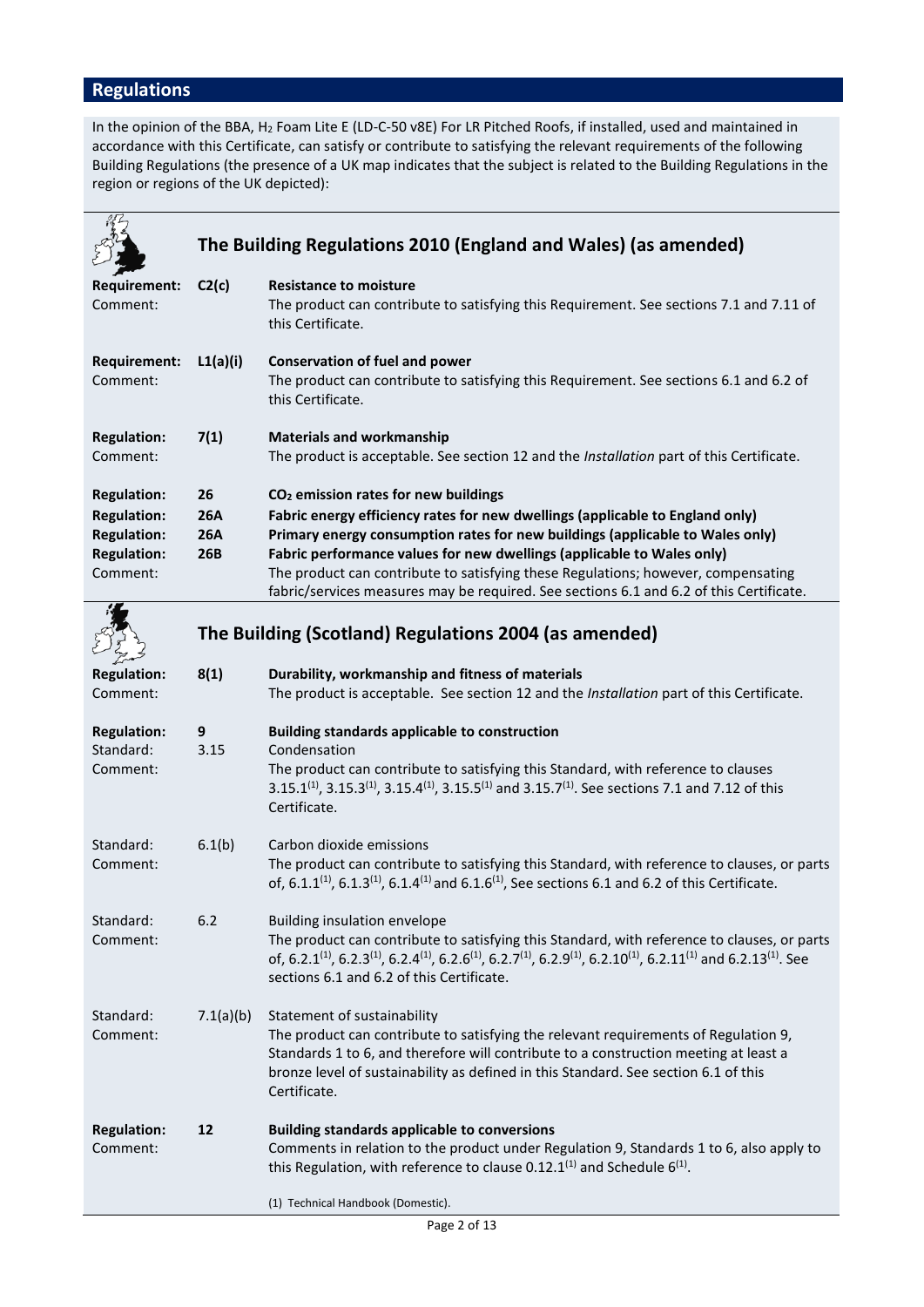|                                                      | The Building Regulations (Northern Ireland) 2012 (as amended) |                                                                                                                                                                                     |  |
|------------------------------------------------------|---------------------------------------------------------------|-------------------------------------------------------------------------------------------------------------------------------------------------------------------------------------|--|
| <b>Regulation:</b><br>Comment:                       | 23                                                            | <b>Fitness of materials and workmanship</b><br>The product is acceptable. See section 12 and the <i>Installation</i> part of this Certificate.                                      |  |
| <b>Regulation:</b><br>Comment:                       | 29                                                            | Condensation<br>The product can contribute to satisfying this Regulation. See section 7.1 of this<br>Certificate.                                                                   |  |
| <b>Regulation:</b><br><b>Regulation:</b><br>Comment: | 39(a)(i)<br>40(2)                                             | <b>Conservation measures</b><br>Target carbon dioxide emission rate<br>The product can contribute to satisfying these Regulations. See sections 6.1 and 6.2 of<br>this Certificate. |  |

## **Construction (Design and Management) Regulations 2015 Construction (Design and Management) Regulations (Northern Ireland) 2016**

Information in this Certificate may assist the client, designer (including Principal Designer) and contractor (including Principal Contractor) to address their obligations under these Regulations.

See sections: 3 *Delivery and site handling* and 14 *Precautions* of this Certificate.

#### **Additional Information**

## **NHBC Standards 2021**

In the opinion of the BBA, H<sup>2</sup> Foam Lite E (LD-C-50 v8E) Insulation For LR Pitched Roofs, if installed, used, and maintained in accordance with this Certificate, can satisfy or contribute to satisfying the relevant requirements in relation to *NHBC Standards*, Chapter 7.2 *Pitched roofs*.

## **CE marking**

The Certificate holder has taken the responsibility of CE marking the product in accordance with harmonised European Standard BS EN 14315-1 : 2013.

## **Technical Specification**

## **1 Description**

1.1 H<sup>2</sup> Foam Lite E (LD-C-50 v8E) for LR Pitched Roofs is an in-situ formed spray-applied, open-cell, water-blown, lowdensity semi-rigid polyurethane foam insulation.

1.2 The product is prepared from two liquid components, isocyanate and resin, and is yellow in colour.

1.3 The product is applied with a fixed ratio (1:1) volumetric displacement pump in layers, until the final design thickness (not exceeding 200 mm) is achieved.

1.4 Ancillary items used with this product, but outside the scope of this Certificate, include:

- **•** roof underlays
- **•** fire-resistant lining board
- **•** timber battens
- **•** spray equipment.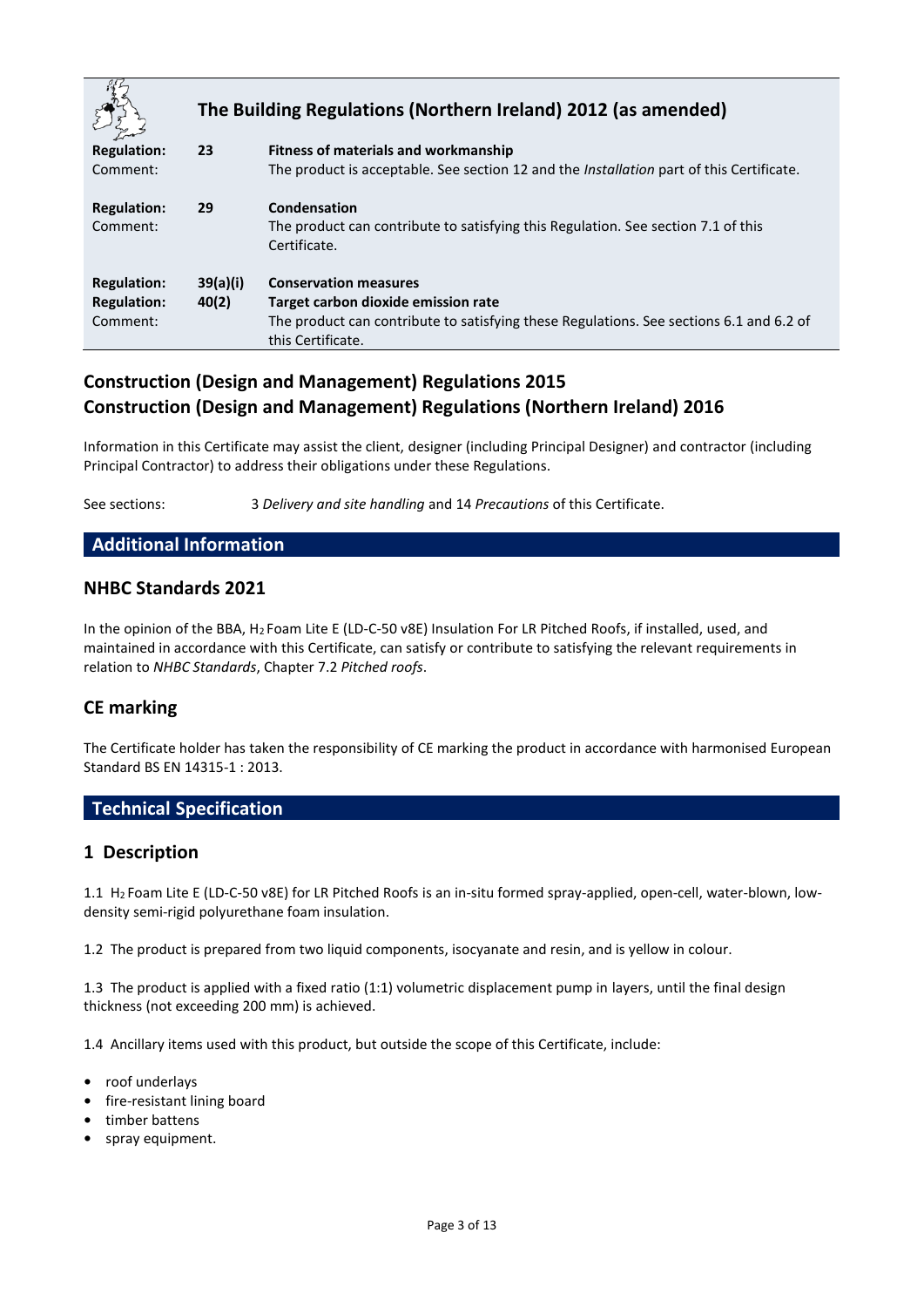## **2 Manufacture**

2.1 The two components of the product are manufactured in a conventional batch blending process, and mixed on site via a spray-gun.

2.2 As part of the assessment and ongoing surveillance of product quality, the BBA has:

- **•** agreed with the manufacturer the quality control procedures and product testing to be undertaken
- **•** assessed and agreed the quality control operated over batches of incoming materials
- **•** monitored the production process and verified that it is in accordance with the documented process
- **•** evaluated the process for management of nonconformities
- **•** checked that equipment has been properly tested and calibrated
- **•** undertaken to carry out the above measures on a regular basis through a surveillance process, to verify that the specifications and quality control operated by the manufacturer are being maintained.

2.3 The management system of Icynene has been assessed and registered as meeting the requirements of BS EN ISO 9001 : 2015 by The Registrar Company (TRC) (Certificate TRC 00714).

## **3 Delivery and site handling**

3.1 The isocyanate and resin components are delivered to site in drums (of up to 250 kg capacity) bearing the product name, batch number and BBA Certificate number.

3.2 Drums should be stored in a well-ventilated area, between 15 and 32°C, and away from possible ignition sources. The drums must be protected from frost.

3.3 The Certificate holder has taken the responsibility of classifying and labelling the product under the *CLP Regulation (EC) No 1272/2008 on the classification, labelling and packaging of substances and mixtures.* Users must refer to the relevant Safety Data Sheets.

## **Assessment and Technical Investigations**

The following is a summary of the assessment and technical investigations carried out on H<sup>2</sup> Foam Lite E (LD-C-50 v8E) For LR Pitched Roofs.

#### **Design Considerations**

#### **4 Use**

4.1 H<sup>2</sup> Foam Lite E (LD-C-50 v8E) For LR Pitched Roofs is satisfactory for use in reducing the thermal transmittance (U value) of tiled or slated pitched roofs with a pitch of up to 70 $^{\circ}$  and loft spaces of new or existing domestic buildings.

4.2 The product can be used as insulation:

- **•** between, or between and under, timber rafters in a habitable warm pitched roof (room in the roof) insulation at rafter level only, with or without counter battens
- **•** between, or between and under, timber rafters in a non-habitable warm pitched roof (loft space) insulation at rafter level only, with or without counter battens
- **•** between, or between and over, timber ceiling joists in a ventilated non-habitable cold pitched roof (loft space) insulation at ceiling level only
- **•** between, or between and under, timber rafters, where the purlin and ridge may be steel (including open web types)

4.3 In all applications other than in a non-habitable loft space, the product must be covered by a fire-resistant lining board manufactured in accordance with the requirements of BS EN 520 : 2004 (see also section 8.2).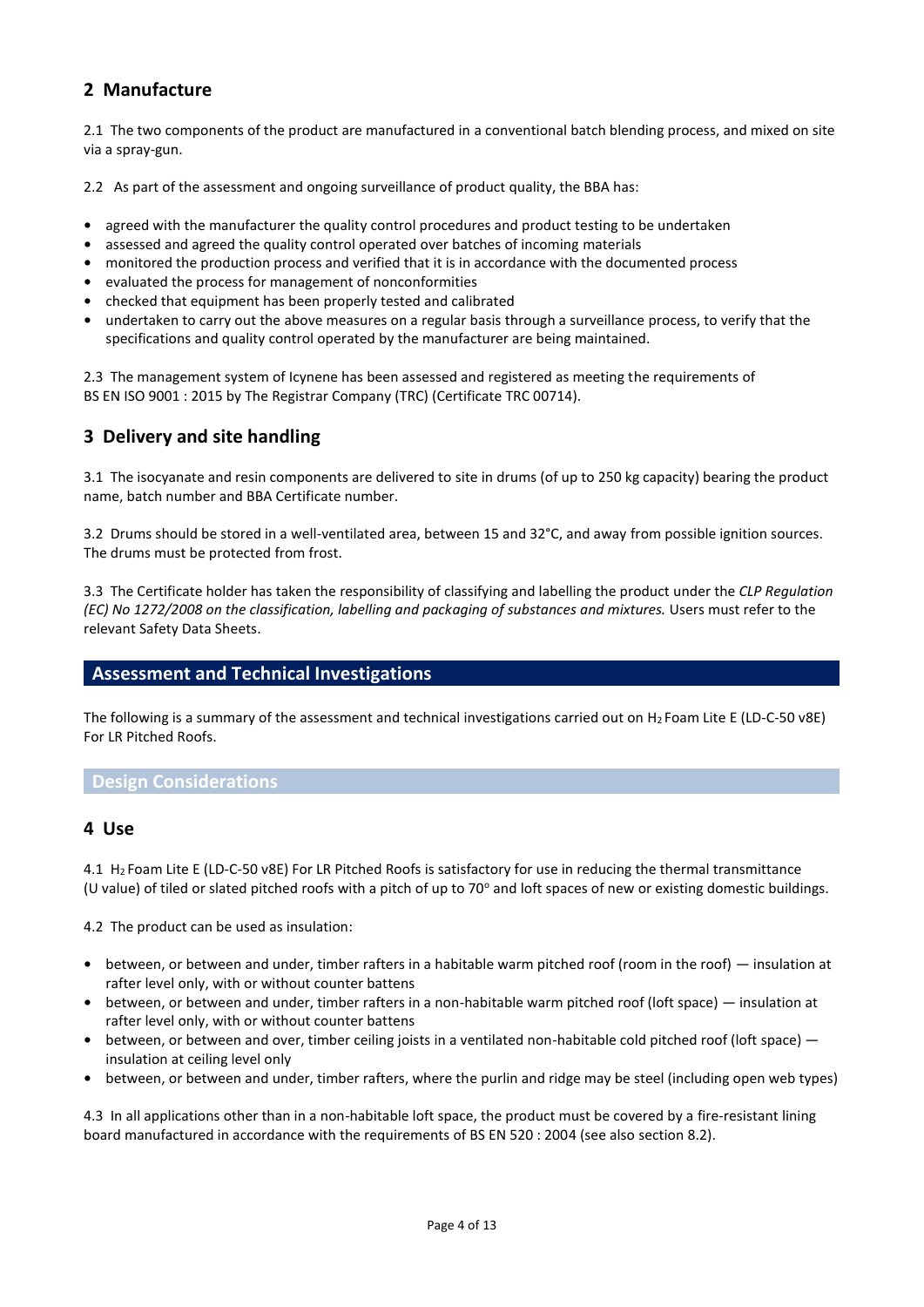4.4 Constructions must be designed and constructed in accordance with the relevant recommendations of:

- **•** BS 5250 : 2011
- **•** BS 5534 : 2014
- **•** BS 8103-3 : 2009
- **•** BS 8212 : 1995
- **•** BS EN 351-1 : 2007
- **•** BS EN 1995-1-1 : 2004 and its UK National Annex.

4.5 A pre-installation survey must be carried out and documented to ensure that the construction is suitable for the application of the product.

4.6 It is essential that construction elements are designed and constructed to incorporate the normal precautions against moisture ingress before the application of the product.

4.7 Existing constructions must be in a good state of repair, with no evidence of rain penetration or damp. Defects must be made good prior to installation.

4.8 In addition, if present, mould or fungal growth must be treated. The Certificate holder can advise on suitable treatments.

4.9 Installation must not be carried out until the moisture content of any roof timber framing is less than 20%.

4.10 The product must not come into direct contact with flue pipes, chimneys or other heat-producing appliances (see section 9).

4.11 The product forms a strong bond with clean, dry substrates. This should be taken into account when specifying the product or anticipating future alterations.

4.12 To satisfy the requirements of NHBC, a vapour control layer (VCL) of a type specified in the NHBC Standards must be applied behind the fire-resistant lining board, and the product must only be applied to a roof construction incorporating a breathable roof underlay.

4.13 Pitched roofs are defined for the purpose of this Certificate as those roofs having a pitch in excess of 15°.

4.14 The product can be spray-applied directly to the underside of breathable roof tile underlays or timber sarking boards between the rafters.

4.15 When spraying the product, care must be taken to ensure the integrity of the roof tile underlay drape (refer to the *Icynene Installer Training Manual* issued to installers).

## **5 Practicability of installation**

The product should only be installed by installers who have been trained and approved by the Certificate holder (see section 13).

## **6 Thermal performance**



6.1 Calculations of the thermal transmittance (U value) of a roof should be carried out in accordance with BS EN ISO 6946 : 2017 and BRE Report BR 443 : 2006 using the declared thermal conductivity  $(\lambda_D)$  of  $0.039 W·m<sup>-1</sup>·K<sup>-1</sup>$ .

6.2 The U value of a completed roof will depend on the insulation thickness, its structure, and its internal finish. Example constructions are given in Tables 1 and 2. For improved energy or carbon savings, designers should consider appropriate fabric and/or services measures.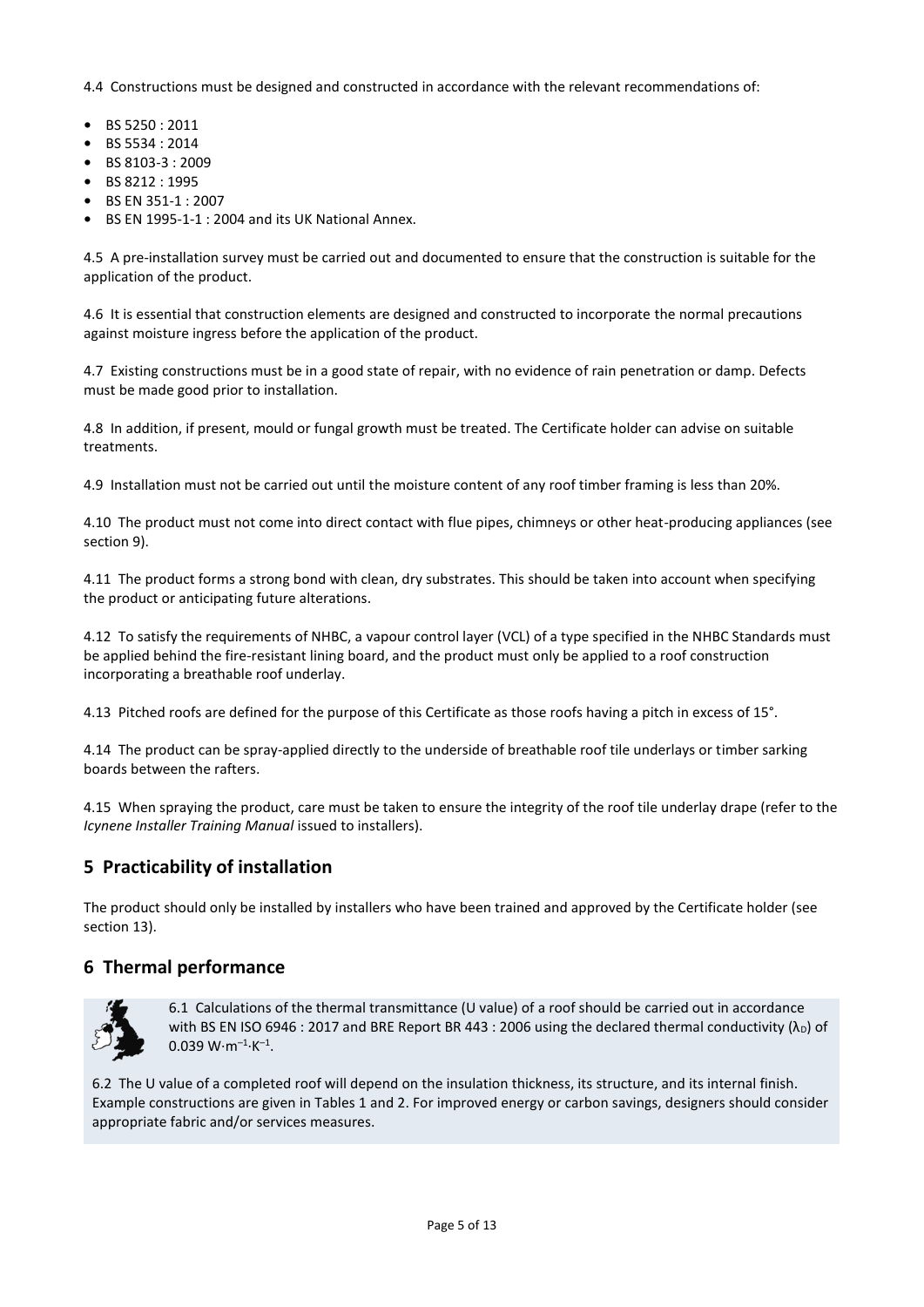*Table 1 U values — warm pitched roofs (insulation at rafter level only, with sloping ceiling)*(1)

| Design U value<br>$(W \cdot m^{-2} \cdot K^{-1})$ | H <sub>2</sub> Foam Lite E (LD-C-50 v8E) thickness        |  |
|---------------------------------------------------|-----------------------------------------------------------|--|
| 0.13                                              |                                                           |  |
| 0.15                                              |                                                           |  |
| 0.16                                              |                                                           |  |
| 0.18                                              |                                                           |  |
| 0.20                                              |                                                           |  |
| 0.25                                              | 150 mm between rafters + 30 mm between additional battens |  |

(1) Pitched roof construction — tiles on 25 mm timber tile battens on low-resistance (LR) breathable tile underlay on 47 by 150 mm timber rafters, with additional battens as required (λ = 0.13 W⋅m<sup>-1</sup>⋅K<sup>-1</sup>), at 400 mm centres (13.5%); variable thickness of insulation; AVCL; and 12.5 mm plasterboard ( $\lambda$  = 0.25 W⋅m<sup>-1</sup>⋅K<sup>-1</sup>).

Table 2 U values – cold pitched roofs (non-habitable loft space) – insulation at horizontal ceiling level)<sup>(1)</sup>

| Design U value<br>$(W \cdot m^{-2} \cdot K^{-1})$ | H <sub>2</sub> Foam Lite E (LD-C-50 v8E) thickness                                                                                                                                                                          |
|---------------------------------------------------|-----------------------------------------------------------------------------------------------------------------------------------------------------------------------------------------------------------------------------|
| 0.13                                              |                                                                                                                                                                                                                             |
| 0.15                                              |                                                                                                                                                                                                                             |
| 0.16                                              |                                                                                                                                                                                                                             |
| 0.18                                              |                                                                                                                                                                                                                             |
| 0.20                                              |                                                                                                                                                                                                                             |
| 0.25                                              | 150 mm between joists + 30 mm over joists                                                                                                                                                                                   |
|                                                   | $(4)$ and $(1)$ and $(1)$ and $(2)$ and $(3)$ and $(4)$ and $(5)$ and $(1)$ and $(1)$ and $(1)$ and $(1)$ and $(1)$ and $(1)$ and $(1)$ and $(1)$ and $(1)$ and $(1)$ and $(1)$ and $(1)$ and $(1)$ and $(1)$ and $(1)$ and |

(1) Ceiling construction — 12.5 mm plasterboard ( $\lambda = 0.25$  W⋅m<sup>-1</sup>⋅K<sup>-1</sup>); VCL; variable thickness of insulation between and over 50 by 150 mm ceiling joists (λ = 0.13 W⋅m<sup>-1</sup>⋅K<sup>-1</sup>), at 400 mm centres (13.5%).

#### **Junctions**

6.3 Care must be taken in the overall design and construction of junctions with other elements and openings to minimise thermal bridges and air infiltration. Detailed guidance can be found in the documents supporting the national Building Regulations.

## **7 Condensation risk**

#### **Interstitial condensation**



7.1 Roofs will limit the risk of interstitial condensation adequately when they are designed and constructed in accordance with the relevant parts of BS 5250 : 2011, Annexes D and H, including the requirement for a well-sealed ceiling.

7.2 An assessment of the risk of interstitial condensation should be carried out in accordance with BS EN ISO 13788 : 2012 using a water vapour resistance factor  $(μ)$  of 3.3. If a risk of condensation is identified, then an assessment should also be carried out to BS EN 15026 : 2007.

7.3 Care should be taken to provide adequate ventilation, particularly in rooms expected to experience high humidity, and to ensure the integrity of VCLs and linings against vapour ingress.

7.4 It is essential that roof design, construction and maintenance not only limit opportunities for vapour migration by diffusion but also by convection through gaps, cracks and laps in AVCLs/VCLs (where required) and through penetrations.

7.5 To satisfy the requirements of NHBC, a VCL of a type specified in the NHBC Standards must be applied (behind the fire-resistant lining board where used), and the product must only be applied to a roof construction incorporating a LR breathable roof underlay.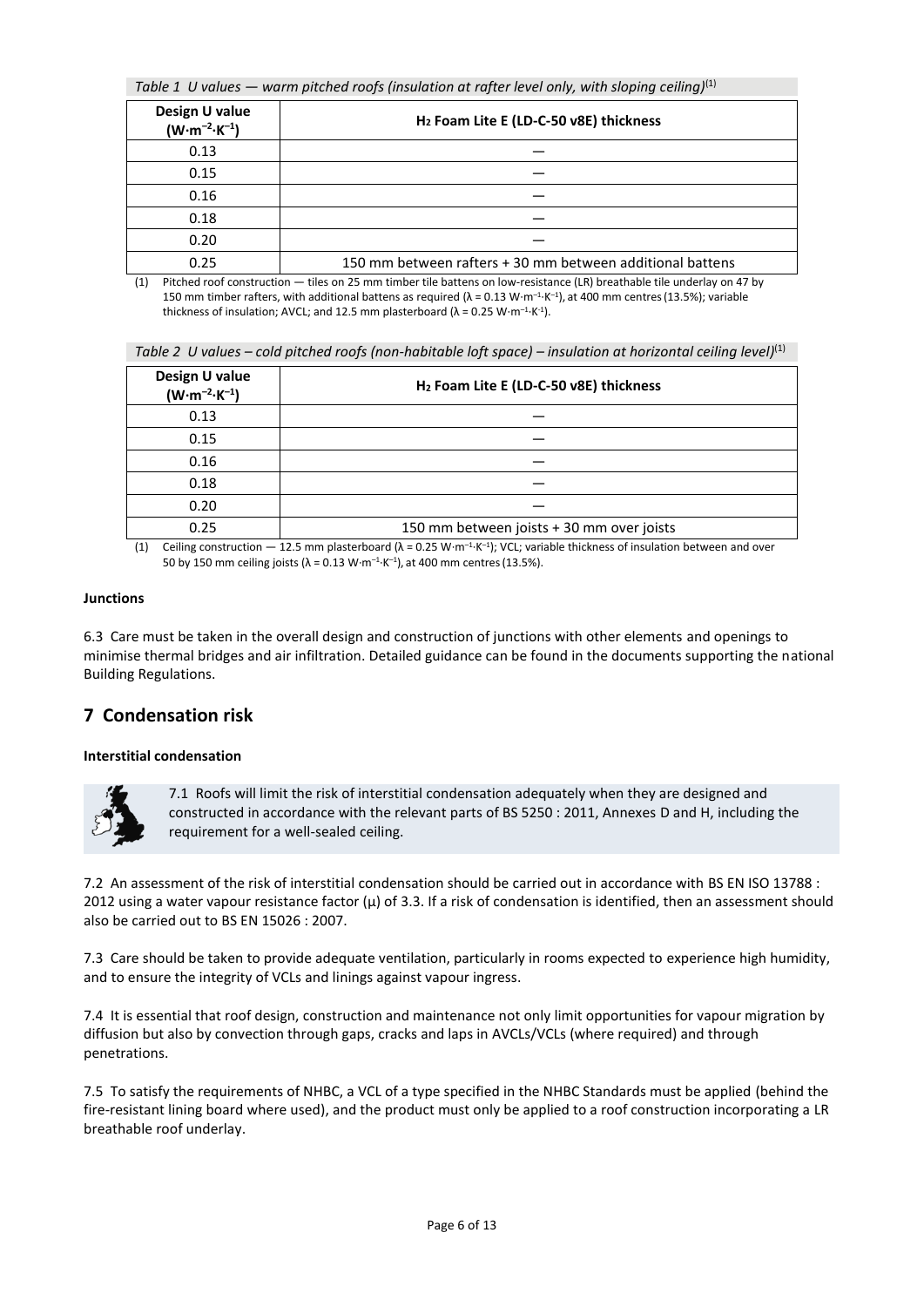#### **Warm pitched roof (habitable room in the roof, or non-habitable loft space) with LR breathable underlay (insulation at rafter level only)**

7.6 The insulation may be sprayed between, or between and under, the timber rafters (no insulation at horizontal ceiling level), or applied to the underside of the LR breathable underlay. A VCL should be applied to the underside of the insulation (warm side), where necessary, and the ceiling must be well sealed.

#### **Cold pitched roof (non-habitable loft space) — insulation at horizontal ceiling level only**

7.7 It is important to seal existing service penetrations in the ceiling and to provide draught proofing to any loft hatches to reduce inflow of warm air and moisture. Any new loft insulation should be kept sufficiently clear of the eaves so that any adventitious ventilation is not reduced. Further guidance may be obtained from BRE Report BR 262 : 2002.

7.8 Insulation material placed at ceiling level will considerably reduce the temperature of an unheated roof structure and, if moist air passes into the roof space, condensation on cold surfaces is likely to increase. Roof structures incorporating the insulation at ceiling level must have provision for adequate permanent ventilation of the space above the insulation to minimise the formation of condensation in the roof space.

7.9 Permanent ventilation of the roof structure should be provided by continuous openings or regularly spaced vents of equivalent area situated along two opposite sides of the roof at eaves level, and at a high level when required. The size and position of ventilation openings for pitched roofs should be in accordance with the relevant recommendations of BS 5250 : 2011. Further information and guidance is given in BRE Report BR 262 : 2002.

7.10 Ventilation openings should be arranged to prevent the ingress of rain, snow, birds and small mammals, and the risk of blockage by other building operations.

#### **Surface condensation**



7.11 Roofs and loft spaces will limit the risk of surface condensation adequately where the thermal transmittance (U value) does not exceed 0.35 W $\cdot$ m<sup>-2</sup> $\cdot$ K<sup>-1</sup> at any point and the junctions with other elements are designed in accordance with the guidance referred to in section 6.3 of this Certificate.



7.12 For buildings in Scotland, constructions will be acceptable where the thermal transmittance (U value) of the roof does not exceed 1.2  $W \cdot m^{-2} \cdot K^{-1}$  at any point, and roofs are designed and constructed in accordance with the relevant parts of BS 5250 : 2011, Annexes D and H. Further guidance may be obtained from BRE Report BR 262 : 2002.

## **8 Behaviour in relation to fire**

8.1 The product is classified as Class E reaction to fire to EN 13501-1 : 2007<sup>(1)</sup>.

(1) Centrum stavebního inženýrství a.s., report ref PK-18-060, issue number 1/2, 13 April 2018. Copies can be obtained from the Certificate holder.

8.2 Once installed, except for the non-habitable loft application, the product must be contained by a fire-resistant lining board manufactured in accordance with BS EN 520 : 2004, with joints fully sealed and supported by rafters, noggins or battens.

8.3 Elements must incorporate cavity barriers at edges, around openings and at junctions with fire-resisting elements, and the maximum dimensions of any cavity in any direction must meet the requirements of the documents supporting the national Building Regulations. The design and installation of cavity barriers must take into account any anticipated differential movement.

## **9 Proximity of flues and appliances**

Detailed guidance can be found in the documents supporting the national Building Regulations for the provisions that are applicable when the system is installed in close proximity to certain flue pipes and/or heat-producing appliances.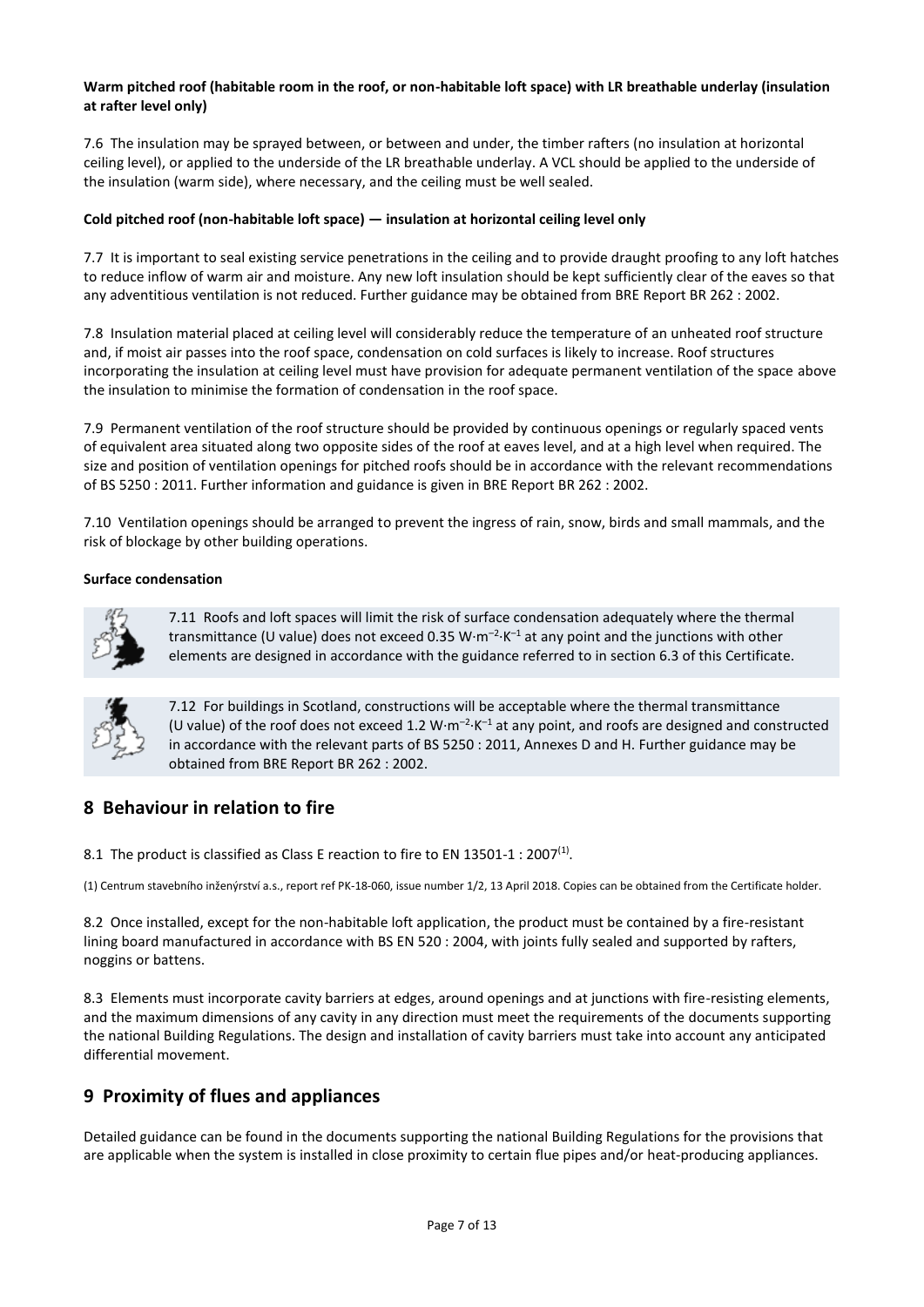## **10 Materials in contact — wiring installations**

10.1 The product is compatible with PVC materials in contact.

10.2 De-rating of electric cables should be considered in areas where the product restricts the flow of air. The use of suitable conduit or trunking is recommended.

10.3 Where recessed lighting is used, provision should be made to prevent the fitting overheating, or ventilated fittings must be used.

## **11 Maintenance**

Once installed, the product does not require any regular maintenance and has suitable durability (see section 12), provided the waterproof layers are maintained in a weathertight condition.

## **12 Durability**



The product is durable, rot proof and sufficiently stable to remain effective as an insulation for the life of the building.

#### **Installation**

## **13 Approved installers**

The Certificate holder operates an Approved Installer Scheme for this product, under which the installers are approved, registered and regularly reviewed by the Certificate holder to demonstrate that they are competent to carry out installation of the product in accordance with their instructions and this Certificate. Details of Approved Installers are available from the Certificate holder.

## **14 Precautions**

14.1 To comply with the requirements of Section 4 of the *Health and Safety at Work Act* 1974, it is essential that there is an exchange of information between the client and the installer before spray operations commence on any site. Existing health hazards and those brought into the premises by the installer should be discussed, and measures agreed to deal with them effectively.

14.2 The process for the installation of the product may produce a build-up of harmful vapours. The requirements of the *Icynene Installer Training Manual* and the product safety data sheets issued to installers, must be followed at all times.

14.3 The building should be well-ventilated during the spraying process as some vapours may sink to lower parts of the building.

14.4 If vapour levels need to be measured, methods should be those recommended by the Health and Safety Executive. Certain applications (eg confined roofs) require the use of extractor fans as recommended by the Certificate holder.

14.5 Whilst spraying, care should be taken to minimise the degree of 'overspray', a fine mist of particles that can travel considerable distances and adhere strongly to surfaces it lands on.

14.6 To prevent the product from entering an occupied space, the loft hatch/cover must be kept sealed as much as is practicably possible during the spraying process. Protective covers must be placed over water tanks to prevent contamination and blockage during application, which should not be removed until sufficient time has elapsed for potentially harmful vapours to be ventilated from the roof space.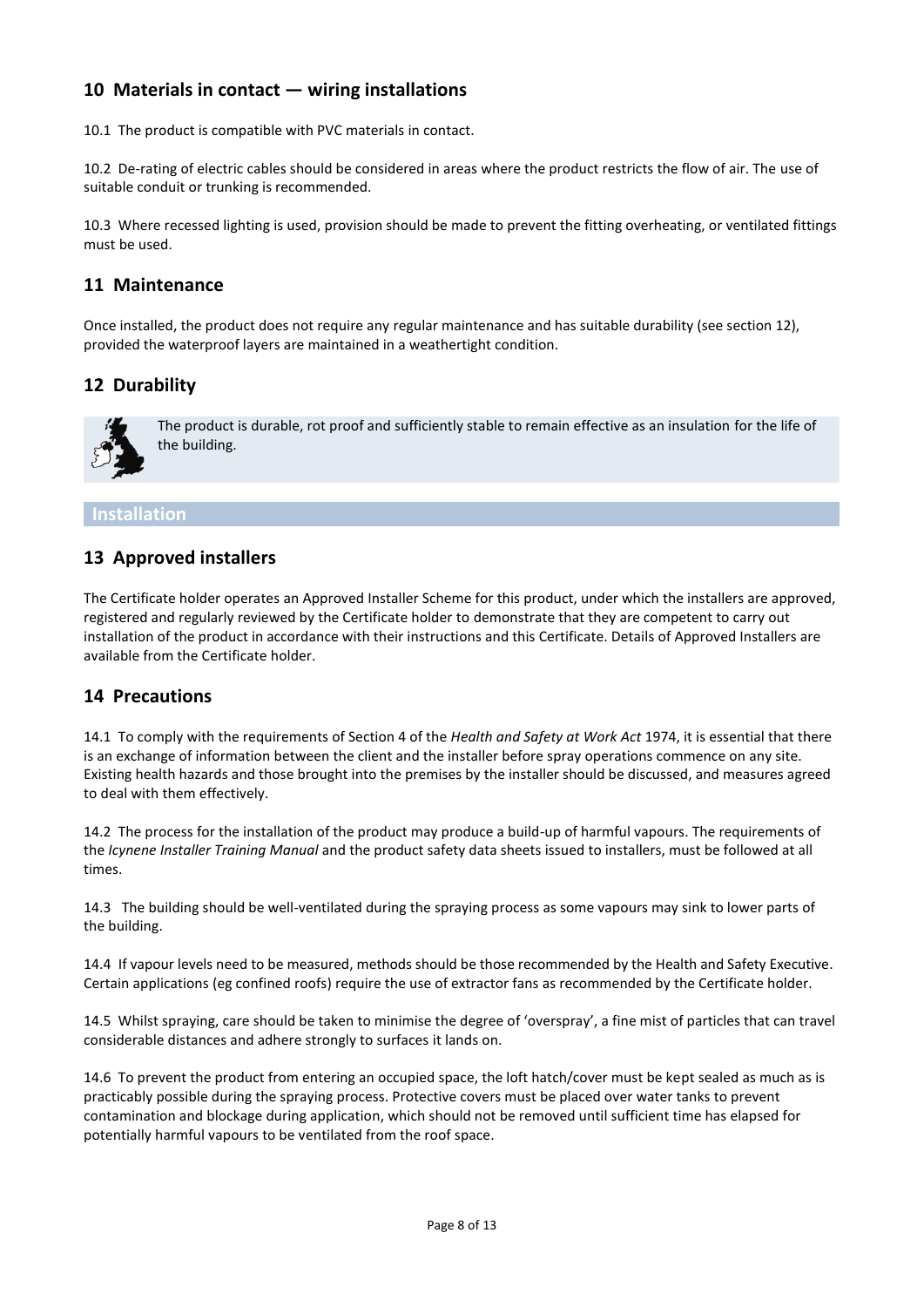14.7 To minimise the hazards of spraying, the following points should be observed:

- **•** the installer must wear appropriate protective gear, including a full-face NIOSH-approved fresh air respirator, protective overalls, gloves and boots
- **•** other than the installer, individuals must be kept away from the application area. No unprotected individuals should be in the structure where the application is being conducted
- **•** the spray gun should never be left unattended
- **•** the spray gun should only be pointed at the surface or, when not in use, at the floor
- **•** the product should not be installed if wind is a concern tarpaulins or other measures should be used to block it
- **•** cleaning the spray gun requires use of a solvent to break down and/or remove the reacted components; therefore, to prevent exposure to the components and the solvent, proper protection should be worn.

## **15 Procedure**

#### **General**

15.1 Building elements to be insulated must be assessed for suitability, and any necessary repairs carried out. Elements must be weathertight before application of the product. The positioning and access to services should also be considered.

15.2 Access boards and lighting should be positioned in the roof void.

15.3 The product should be stored, handled and applied in accordance with the Certificate holder's instructions and this Certificate.

15.4 The product should be spray-applied to clean and dry substrates and built up in layers, up to a maximum thickness of 200 mm.

15.5 Care must be taken not to apply the product to flue pipes or electrical cables that are not contained within a suitable conduit or trunking.

15.6 After completion, a survey should be performed to check that electrical cables and flues are not obstructed. Corrective measures must be taken to clear any such obstruction.

15.7 Unless the installation is in a non-habitable loft space, once cured, the product is trimmed flat with care using a saw, and covered with a fire-resistant lining board.

15.8 Where no provision is made for ventilation of the space, care should be taken to ensure that ingress of moisture vapour from the dwelling space below is restricted.

#### **Warm pitched roof (habitable room in the roof, or non-habitable loft space) — insulation between, or between and under, rafters only**

15.9 The product can be applied directly to a LR breathable roof underlay when a counter batten is fitted above the underlay.

15.10 When spraying LR breathable roof tile underlays without counter battens, the product must be applied in accordance with the Certificate holder's installation instructions, to ensure the integrity of the roof tile drape.

15.11 In habitable roof scenarios, the product is sprayed into the cavity formed by the rafters, or rafters and counter battens. When cured, the excess foam is trimmed flush with the rafters, with care, and the fire-resistant lining board installed with a VCL with lapped and sealed joints (see Figure 1).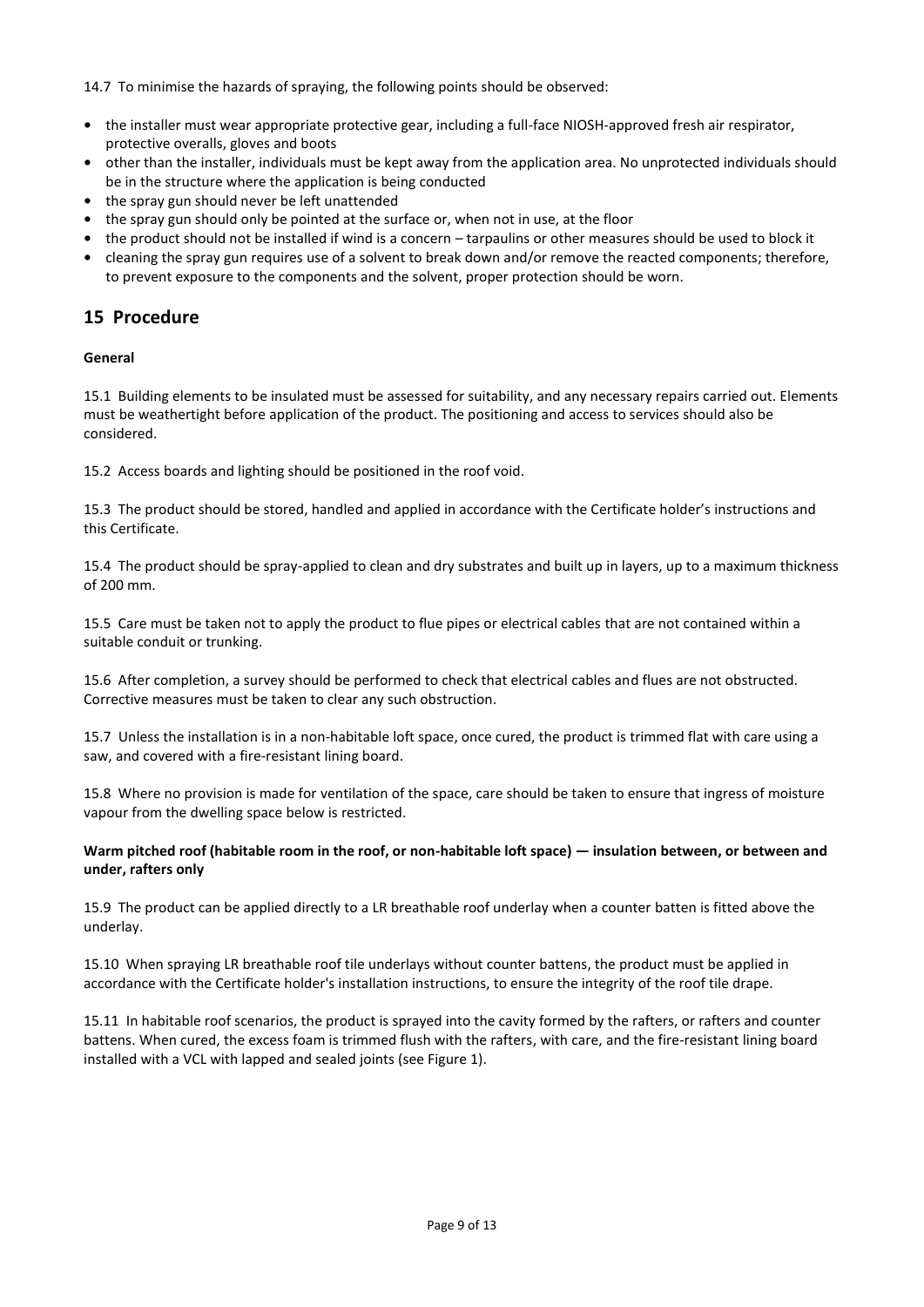

15.12 In cases of non-habitable roof constructions, a VCL/AVCL is placed (where necessary) at horizontal ceiling level. The ceiling should be well sealed.

#### **Cold pitched roof with insulation at ceiling level: loft application — uninhabited space**

15.13 All removable obstructions should first be cleared from the loft space and any holes in the ceiling, such as around pipes, should be sealed. Water tanks should be covered and any sources of moisture (eg vent pipes for central heating) arranged to avoid water vapour entering the loft space.

15.14 To reduce the risk of frost damage, the pipes and tank in the loft space should be lagged before installing the product. The area directly below cold-water tanks when resting at joist level must not be insulated to avoid the risk of the stored water freezing in cold weather.

15.15 During installation, it is essential that all ventilation points (for example, eaves gaps and air bricks at gable ends) are kept clear of insulant so that the airflow is maintained. Suitable proprietary eaves ventilators must be used.

15.16 The product should be installed from inside the roof space, after tiling or slating is completed.

15.17 The product is applied to the VCL, between ceiling joists (see Figure 2). The product may also be applied over joists.



*Figure 2 Pitched roof construction: non-habitable loft space*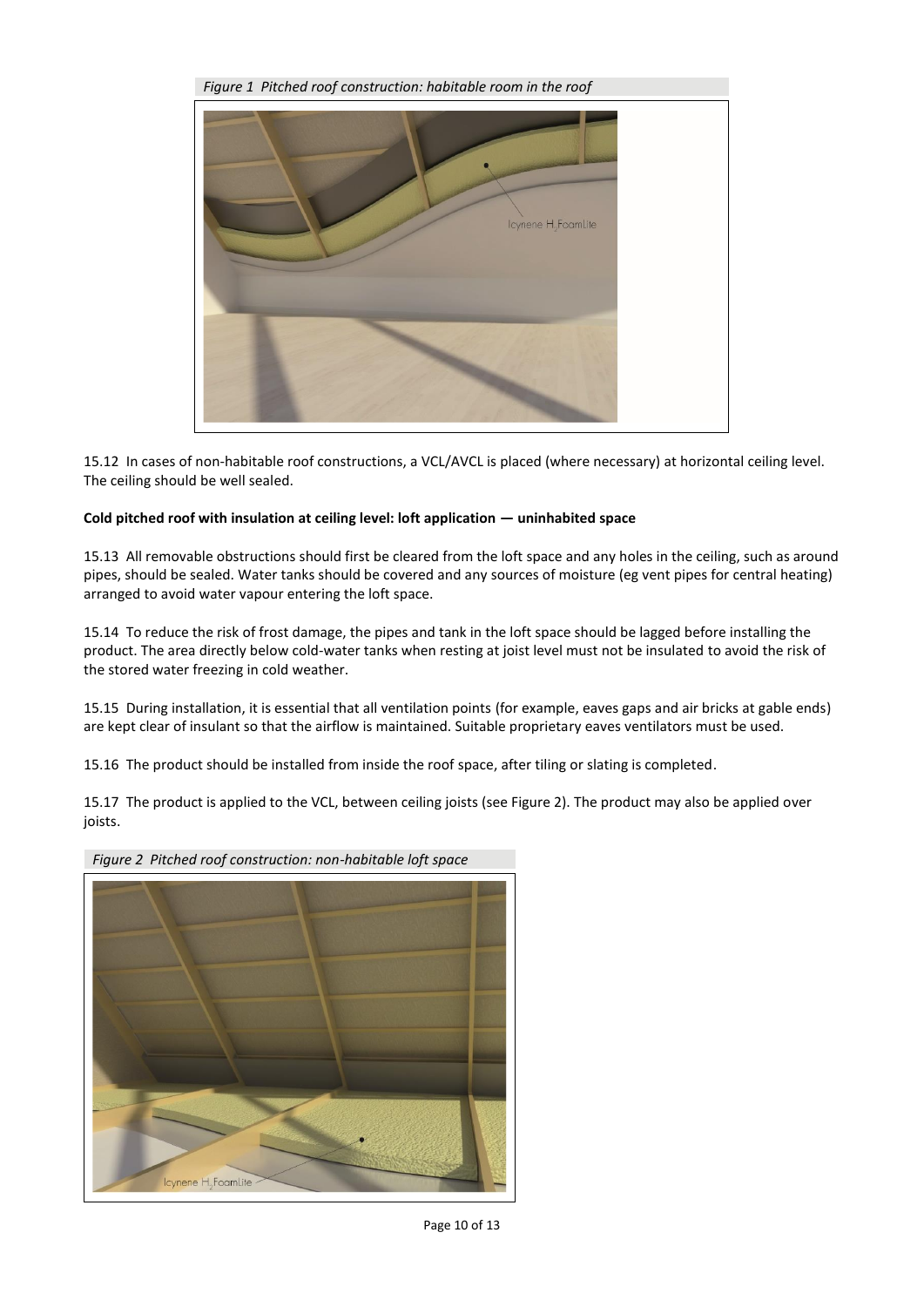## **16 Tests**

Results of tests were assessed, to determine:

- **•** substrate adhesion strength
- **•** thermal conductivity
- **•** density
- **•** corrosion-developing capacity
- **•** water absorption
- **•** tensile strength
- **•** compressive strength
- **•** dimensional stability
- **•** water vapour permeability.

## **17 Investigations**

17.1 Existing data on toxicity, durability and properties in relation to fire were evaluated.

- 17.2 The Certificate holder's training arrangements were evaluated.
- 17.3 An assessment of the practicability of installation was carried out.
- 17.4 A calculation was undertaken to confirm the declared thermal conductivity  $(\lambda_D)$ .
- 17.5 A condensation risk analysis was carried out.
- 17.6 A series of U value calculations was carried out.

17.7 The manufacturing process was evaluated, including the methods adopted for quality control, and details were obtained of the quality and composition of the materials used.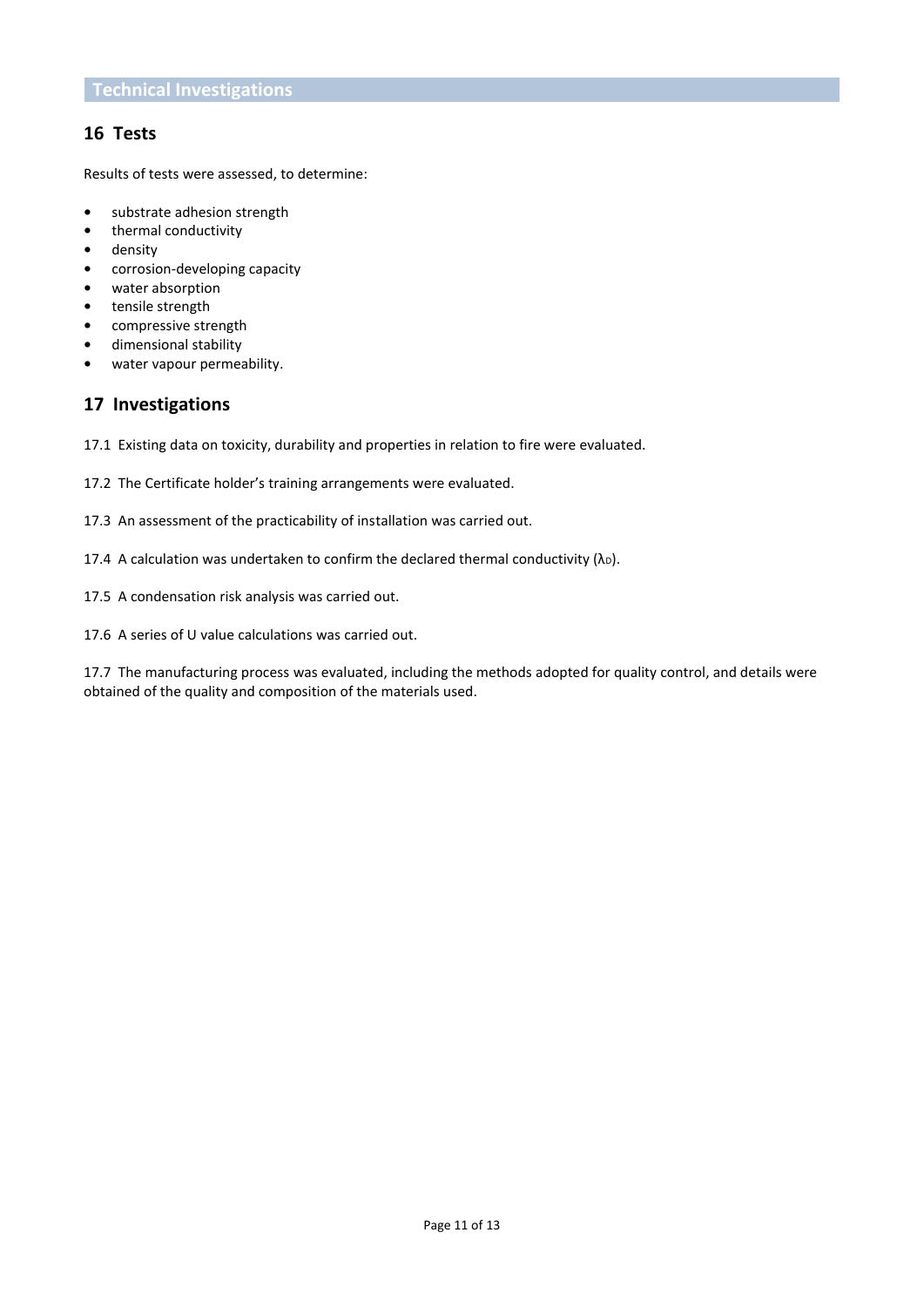### **Bibliography**

BRE Report (BR 262 : 2002) *Thermal insulation: avoiding risks*

BRE Report (BR 443 : 2006) *Conventions for U-value calculations*

BS 5250 : 2011 + A1 : 2016 *Code of practice for control of condensation in buildings*

BS 5534 : 2014 + A2 : 2018 *Slating and tiling for pitched roofs and vertical cladding — Code of practice* 

BS 8103-3 : 2009 *Structural design of low-rise buildings — Code of practice for timber floors and roofs for housing*

BS 8212 : 1995 *Code of practice for dry lining and partitioning using gypsum plasterboard*

BS EN 351-1 : 2007 *Durability of wood and wood-based products — Preservative-treated solid wood — Classification of preservative penetration and retention*

BS EN 520 : 2004 *Gypsum plasterboards — Definitions, requirements and test methods*

BS EN 1995-1-1 : 2004 + A2 : 2014 *Eurocode 5 : Design of timber structures — General — Common rules and rules for buildings*

NA to BS EN 1995-1-1 : 2004 + A1 : 2008 *UK National Annex to Eurocode 5 : Design of timber structures — General — Common rules and rules for buildings*

BS EN 14315-1 : 2013 *Thermal insulating products for buildings — In-situ formed sprayed rigid polyurethane (PUR) and polyisocyanurate (PIR) foam products — Specification for the rigid foam spray system before installation*

BS EN 15026 : 2007 *Hygrothermal performance of building components and building elements - Assessment of moisture transfer by numerical simulation*

BS EN ISO 6946 : 2017 *Building components and building elements — Thermal resistance and thermal transmittance — Calculation method*

BS EN ISO 9001 : 2015 *Quality management systems — Requirements*

BS EN ISO 13788 : 2012 *Hygrothermal performance of building components and building elements —Internal surface temperature to avoid critical surface humidity and interstitial condensation — Calculation methods* 

EN 13501-1 : 2007 + A1 : 2013 *Fire classification of construction products and building elements — Classification using test data from reaction to fire tests*